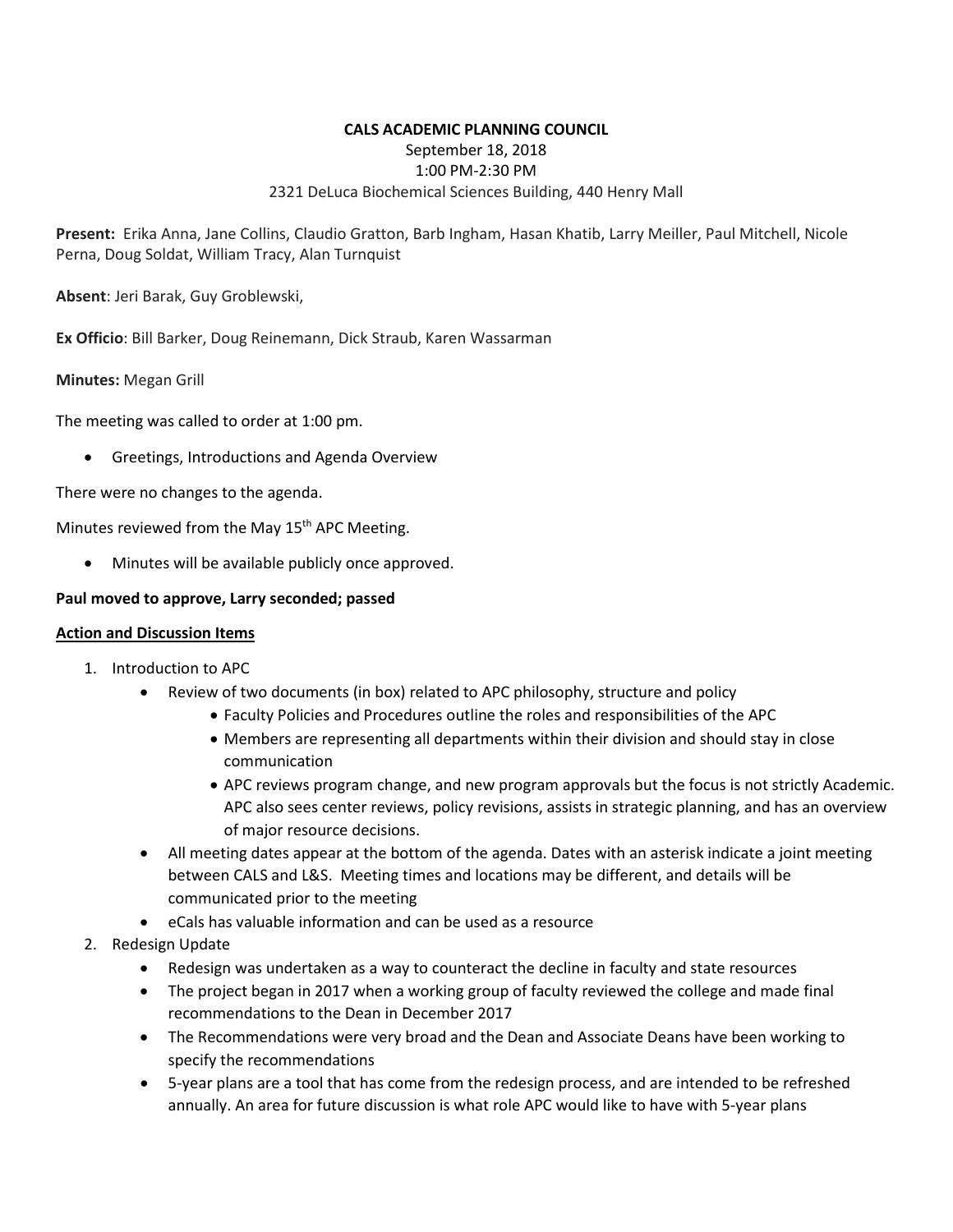- As a result of redesign about half of CALS departments are looking at making changes, and half will remain the same
- Animal Sciences and Dairy Sciences are currently exploring a merger and faculty from each department have begun meeting, as well as partnering with the Office of Strategic Consulting.
- Kate pointed out the redesign website as a resource for all redesign information and documents. [http://orgredesign.cals.wisc.edu](http://orgredesign.cals.wisc.edu/)
- Agronomy, Entomology, Horticulture, Plant Pathology and Soil Science are currently exploring commonalities. Horticulture and Agronomy have been charged with leading the initiative on an Agricultural Ecosystems major, and will pull the other departments into these discussions
- Soil Science is also exploring another collaborative with Biological Systems Engineering
- APC does not have a formal role in approving colloboratives, but does have a role in reviewing mergers and program changes as is defined by governance
- New faculty hiring proposals will no longer come to APC for debate. Instead, position vacancies will be filled using the new budget model that returns 50% of vacancies to departments.
- The College currently has approved 12 faculty searches, and a couple additional faculty may be hired into the college through cluster hires.
- Faculty hiring requests will now be reviewed twice a year
- Graduate programs will not be directly affected by redesign, as there are already well defined ways to evaluate and make changes to these programs
- Members clarified the following areas: role of APC in faculty hires, campus budget model, anticipated number of new course proposals in the upcoming year, and the long-term intention for collaboratives. Governance structures for collaboratives will still be influenced by the Department executive committees since these will remain intact. It was suggested collaboratives and their governance be a subject for discussion at a future APC meeting.
- 3. Program Change Process
	- Karen Wassarman, Associate Dean for Academic Affairs, shared a draft of a document that outlines the steps to discontinue a major and to establish a new major
	- Program changes take a significant amount of time.
	- Departments are encouraged to work with Academic Affairs early in and throughout the program change process
	- Before any major will be discontinued there will be a suspension to admissions.
		- Curriculum Committee is the first to review and may make recommendations, but does not have a formal vote.
		- APC does have a formal vote in the discontinuation
		- There must be a well-established teach out plan to allow declared majors to graduate
		- There is already a well-established process for directing students that may have stepped out.
	- The first step in establishing a new major is by completing a notice of intent to plan (NOI), which must go through all governance steps prior to the full proposal, which also is subject to the same governance.
		- CALS Curriculum Committee reviews the NOI and full proposal and can make recommendations, but does not have a formal vote.
		- CALS APC and UAPC do have a formal vote and the final proposal must be approved by the Regents.
		- The proposal must go through the entire process before the new program is open for student declarations.